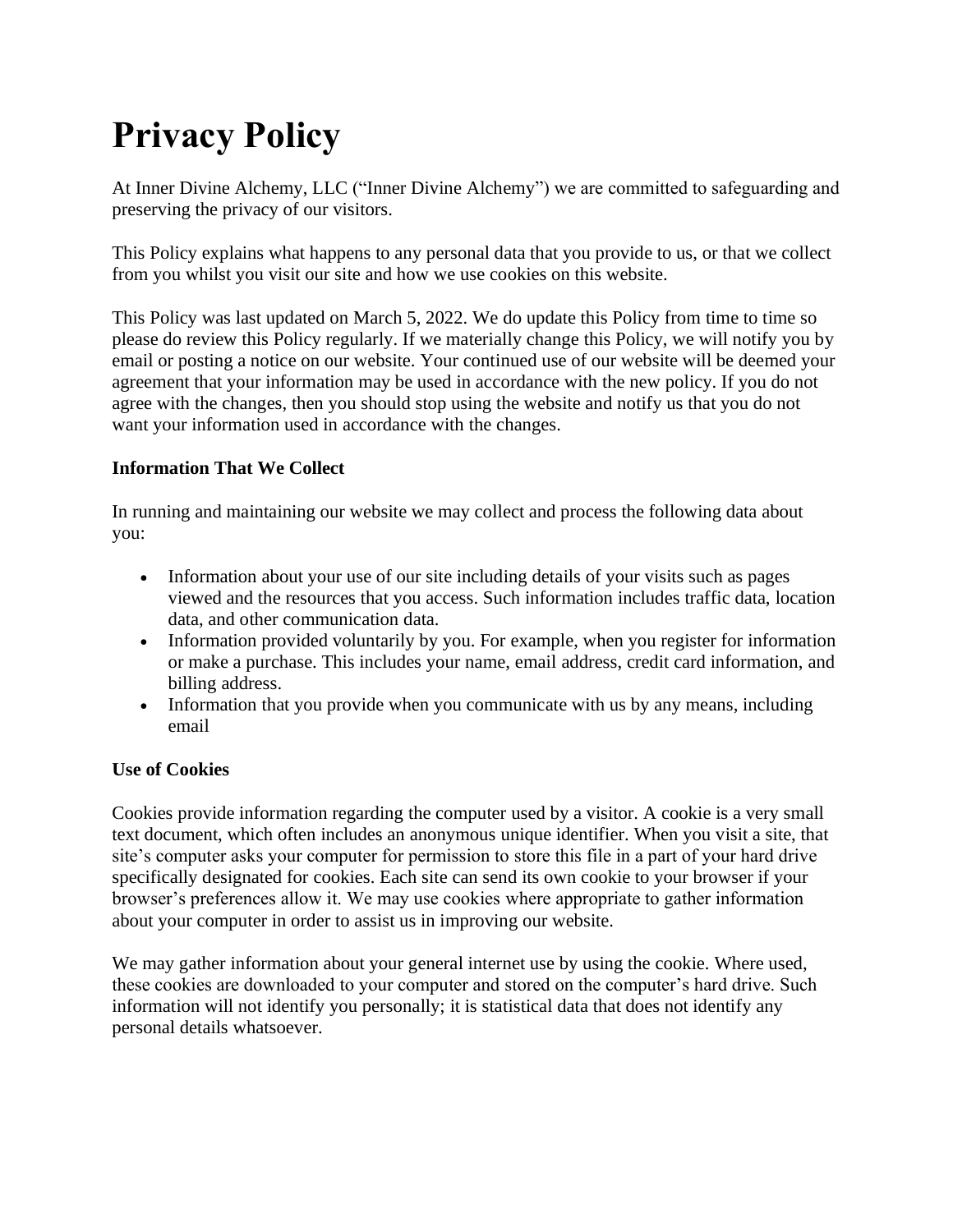Our advertisers may also use cookies over which we have no control. Such cookies (if used) would be downloaded once you click on advertisements on our website. When you are on one of our partner websites, we do not collect cookies nor use them for ad serving.

You can adjust the settings on your computer to decline any cookies if you wish. This can be done within the "Settings" section of your computer. For more information, please read the advice at [www.allaboutcookies.org.](http://www.allaboutcookies.org/) Note that your browser settings may allow you to automatically transmit a "Do Not Track" signal to sites and online services you visit. There is no consensus among industry participants as to what "Do Not Track" means in this context. Like many websites and online services, we currently do not alter our practices when we receive a "Do Not Track" signal from a visitor's browser. To find out more about "Do Not Track," you may wish to visit [http://www.allaboutdnt.com.](http://www.allaboutdnt.com/)

## **Consent and Use of Your Information**

We use the information that we collect from you to provide our services to you. When you provide us with personal information to complete a transaction, verify your credit card, or place an order, we understand that you consent to our collecting it and using it for that specific reason only.

In addition to this we may use the information you provide us for one or more of the following purposes:

- To provide information to you that you request from us relating to our products or services.
- To provide information to you relating to other products that may be of interest to you. Such additional information will only be provided where you have opted-in to receive such information.
- To inform you of any changes to our website, services, or goods and products.
- If we ask for your personal information for a secondary reason, like marketing, we will ask you directly for your express consent.

We never give your details to third parties to use your data to enable them to provide you with information regarding unrelated goods or services.

## **Storing Your Personal Data**

By providing your personal data to us, you agree to this transfer, storing, and processing. We do our utmost to ensure that all reasonable steps are taken to make sure that your data is stored securely. These procedures include, but are not limited to, encryption, passwords, and physical security. We also limit access to any personally identifiable information we receive to employees who need access to that information in order to do their jobs.

Unfortunately, sending information via the internet is not totally secure and on occasion, such information can be intercepted. We cannot guarantee the security of data that you choose to send us electronically, sending such information is entirely at your own risk.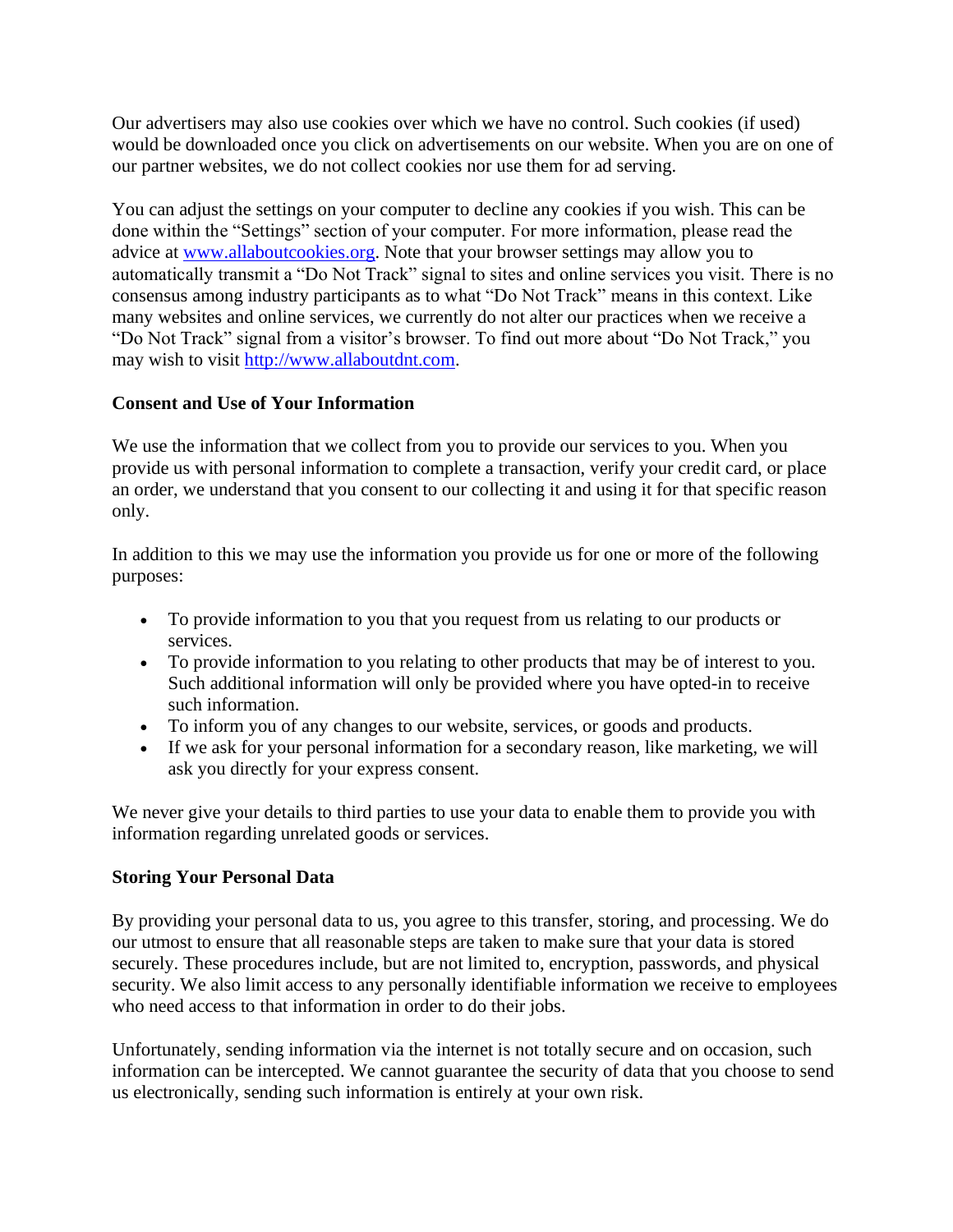#### **Storage of Payment Details**

We do not store credit card details nor do we share customer details with any third parties.

#### **Disclosing Your Information**

We only share your personal information with trusted service providers under contract who help with our business operations. These include Infusions of t, PayPal, and Wix. You can learn more about their privacy policies by visiting Infusions of t's website, [PayPal's website,](https://www.paypal.com/us/webapps/mpp/ua/privacy-full) and Wix's [website.](https://www.wix.com/about/privacy)

We may also share aggregated non-identifiable information about our general readership with third parties in order to help market our products and develop new vendor and customer relationships. Such third parties have access to personal information as needed to perform their functions, but they are not allowed to use it for other purposes. We do not sell or rent personal information collected through our website to anyone.

We will not disclose your personal information to any other party other than in accordance with this Policy and in the circumstances detailed below:

- In the event that we sell any or all of our business to the buyer.
- Where we are legally required by law to disclose your personal information.
- To further fraud protection and reduce the risk of fraud.

#### **Third-Party Links**

On occasion, we include links to third parties on this website. While we seek to link only to sites that share our high standards and respect for privacy, where we provide a link it does not mean that we endorse or approve that site's policy towards visitor privacy. By accessing other third party websites through our site, you are consenting to the terms and privacy policies of those websites. You should review their privacy policy before sending them any personal data.

#### **Texas Privacy Rights**

Under sections 552.021 and 552.023 of the Texas Government Code, you have a right to review or receive copies of information about yourself, including private information. However, Inner Divine Alchemy may withhold information for reasons other than to protect your right to privacy. Under section 559.004 of the Texas Government Code, you are entitled to request that Inner Divine Alchemy correct information that Inner Divine Alchemy has about you that is incorrect.

Texas law allows Texas residents to ask companies with whom they have an established business relationship to provide certain information about the companies' sharing of personal information with third parties for direct marketing purposes. We do not share any Texas consumer personal information with third parties for marketing purposes without consent.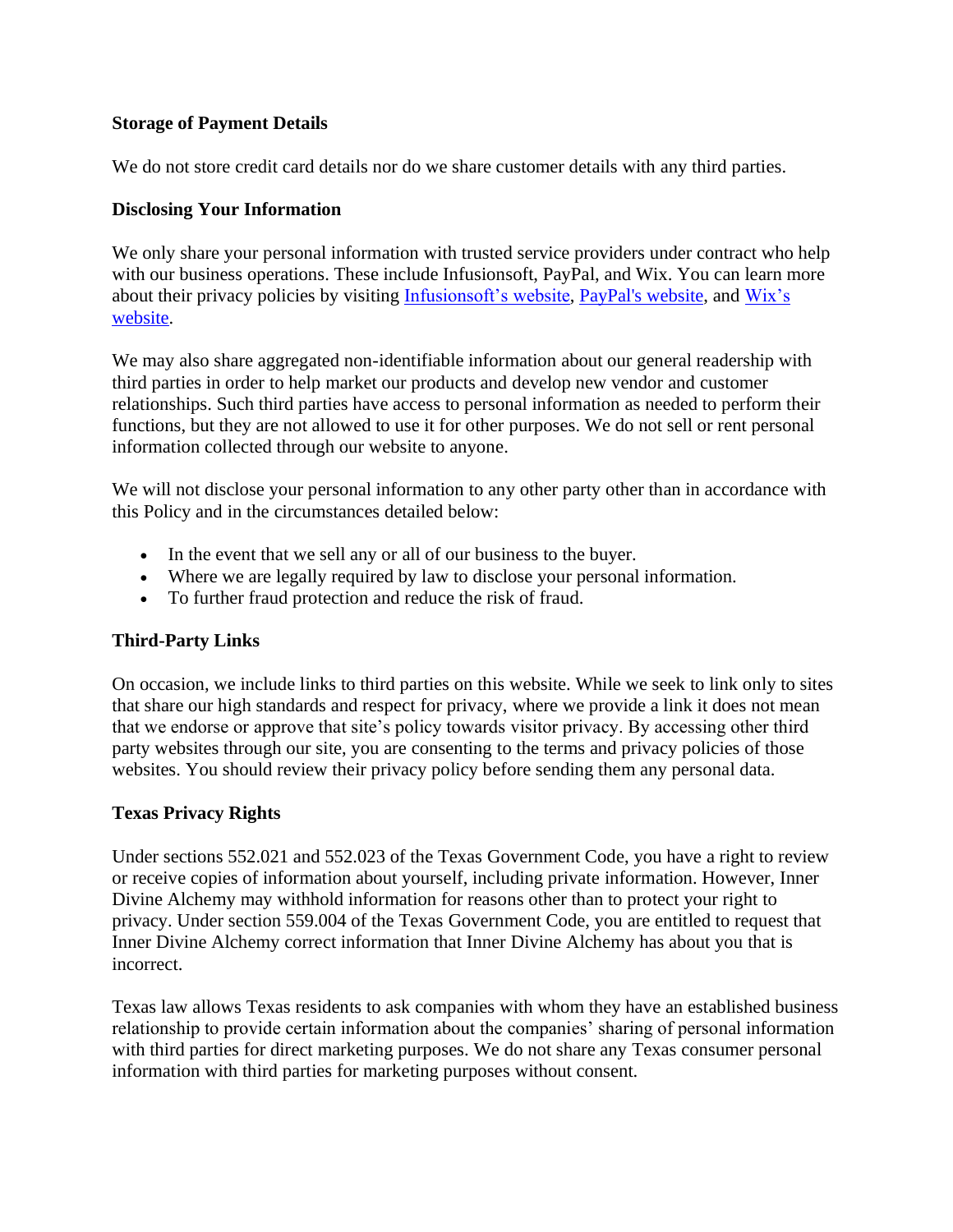Texas customers who wish to request further information about our compliance with this law or have questions or concerns about our privacy practices may contact us using the contact information below.

## **Users Only of Legal Age of Majority**

Our site is intended for a general audience over 18 years of age and is not directed to children under 13 years of age. We do not intend to collect personal information as defined by the U.S. Children's Online Privacy Protection Act ("COPPA") ("Children's Personal Information") in a manner that is not permitted by COPPA, and for any children's or mixed-use portions of our site (if any) we will comply with COPPA. If you are a parent or guardian and believe we have collected Children's Personal Information in a manner not permitted by COPPA, please contact us at the email address listed below (Attention: Legal) and we will remove such data to the extent required by COPPA.

Parents may want to consider commercially available parental control protections to limit what minors can access online and/or monitor their minor children's online activities.

Examples include: www.netnanny.com; www.webwatcher.com and www.sentrypc.com. We do not endorse these or other services and are not responsible for them.

## **Review and Correction of Your Information**

You may review and edit the information we collected about you at any time by contacting us at the email address listed below. To better protect your privacy and security, your email address must match the email address used to establish your account. We use this procedure to better safeguard your information.

If your information has been shared with a third party, as described elsewhere in this Policy, then that third party has received its own copy of your data. If you have been contacted by one of these third parties and wish to correct or delete your information, please contact them directly.

## **Visitors from the European Economic Area and the Privacy Shield**

This website is hosted and operated in the United States ("US") and elsewhere in the world. By using our site, you are consenting to the transfer of your personal information to the US. If you are accessing our site from outside the US, please be advised that US law may not offer the same privacy protections as the law of your jurisdiction.

We protect all data transferred to the third parties by entering into contracts with the third party ensuring that your data is only processed for the limited and specified purposes consistent with your authorization. We will require that the third party recipient take all reasonable and appropriate steps to ensure that the third-party recipient effectively processes the personal information. Upon request, we will provide a summary or a representative copy of the relevant privacy provisions of our contract with the third-party recipient.